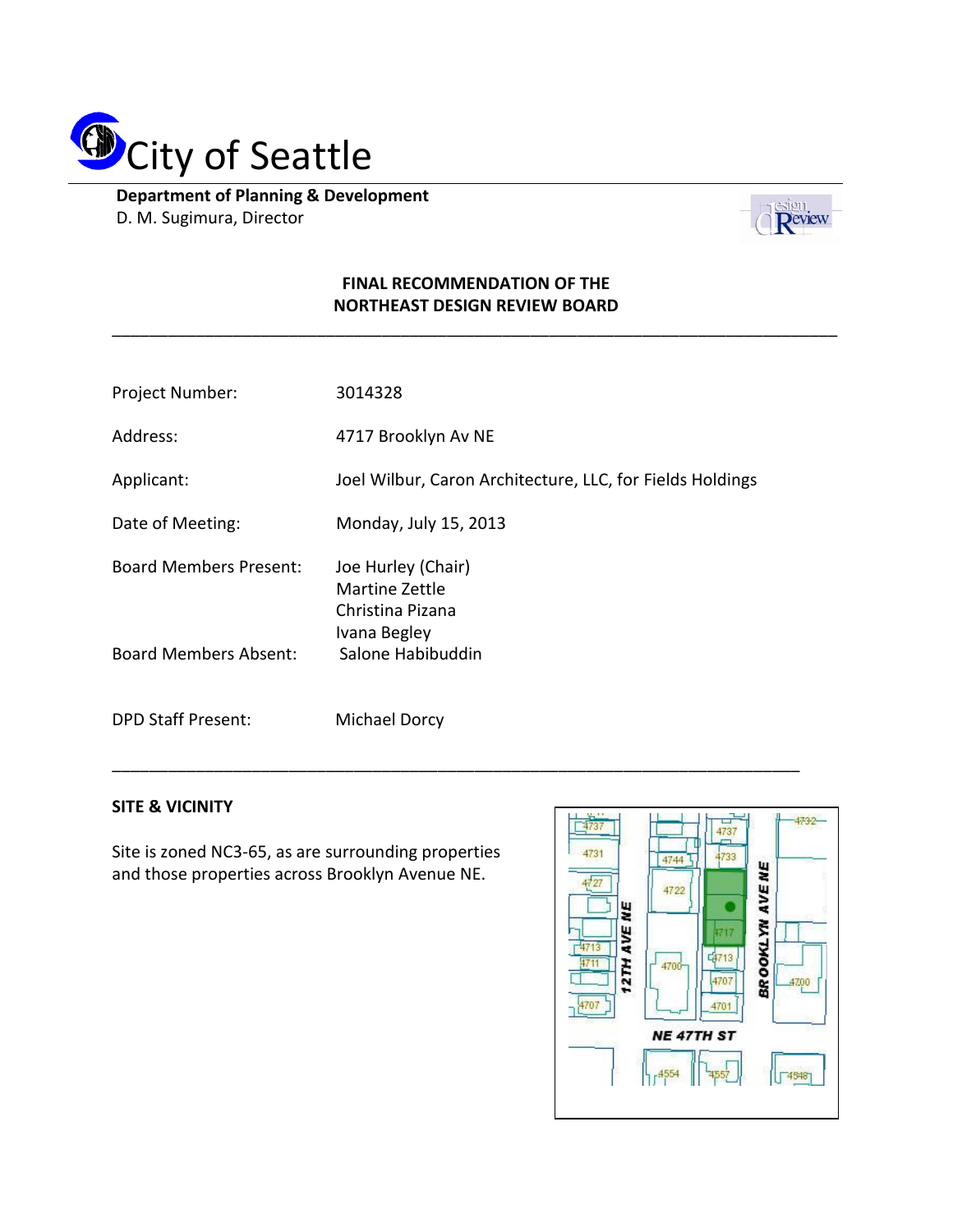## **BACKGROUND INFORMATION:**

The rectangular, midblock site is composed of 3 parcels, totaling some 12,450 sq. ft., and slopes approximately 6 feet from west to east and 2 feet from north to south. The site faces onto Brooklyn Avenue NE on the east and an alley on west. The zoning of the site is NC3-65.

Three lots are being combined for proposed project. The northernmost is vacant; the middle lot is currently used for parking; the southernmost lot is currently occupied by a two-story commercial building (Weaving Works). Directly to the south of the proposed development site are two 2-story residential buildings. There is a small, single-story commercial building located north of the development site. Three multi-story residential buildings lie between the alley and 12<sup>th</sup> Avenue NE to the west.

Directly across Brooklyn Avenue NE is a grocery store (Safeway), its parking lot and a Chevron gas station. The University Heights Neighborhood Center (the former University Heights Elementary School), which houses a variety of educational and cultural functions, sits across NE 50<sup>th</sup> Street, just to the north and east of the site. The weekly University Farmers Market is held in the open area south of the historic structure. The uses along both sides of Brooklyn Avenue NE are a mixture of residential and commercial uses with a variety of newer and older structures.

Architectural styles in the area are mixed vernacular and revival styles, none of which particularly stand out, other than the wood framed and wooden clad community center, which is one of the oldest surviving elementary school buildings in the state.

#### **PROJECT DESCRIPTION**

The goal is to construct a mixed use building with a small area (8 parking stalls) of enclosed parking partially below grade off the alley and some commercial space along the street. The structure would contain six floors of residential units, "designed with the college student demographic" in mind. The building would include 56 studio units, each containing multiple bedrooms. Ample parking is proposed for bicycles. Private amenity areas, including a study and a recreation room would be provided within the preferred scheme, as would be a roof-top garden and recreation area. No vehicular parking was required at this site.

At the Early Design Guidance the preferred massing scheme showed a bar slightly recessed at the residential entry area off Brooklyn Avenue NE. The bar was slightly recessed at each end where a middle unit was located, from the second through the fourth floors. At the fifth, sixth and seventh levels the middle unit along the south end was omitted, allowing for light to penetrate a central circulatory courtyard. This preferred scheme was presented more fully developed at the Recommendation Meeting, with the front façade creating a solid front along Brooklyn Avenue NE, except for a recessed notch that accommodated the residential entry and elevator tower.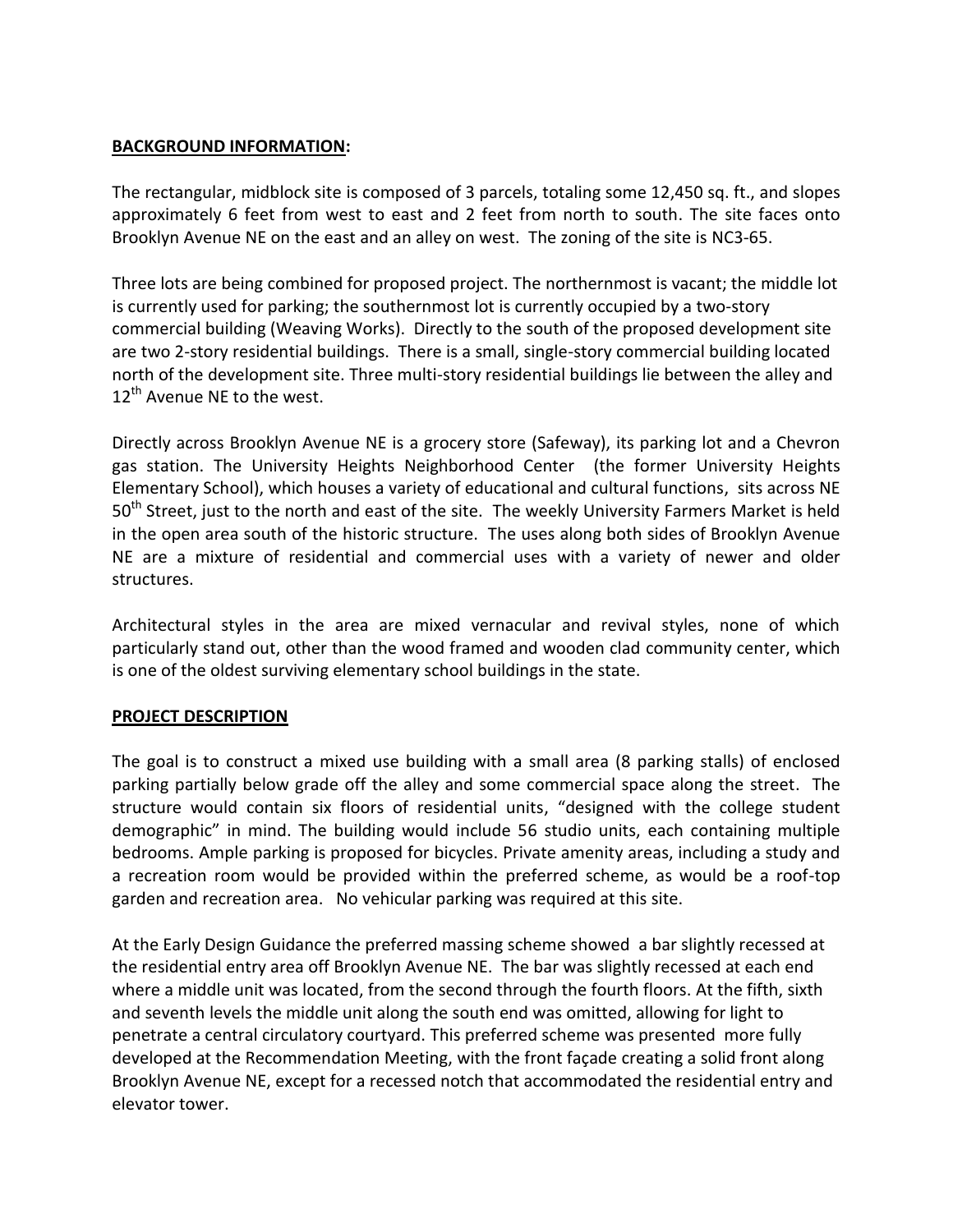All the ground floor commercial spaces would be directly accessed from individual entries along Brooklyn Av NE, with the residential lobby distinguished with a different canopy profile and set back from the plane of the retail spaces. To the left of the residential entry was a doubleheight residential amenity area.

For design details, see the packet at:

[http://www.seattle.gov/dpd/aboutus/news/event/DesignReview/SearchPastReviews/default.a](http://www.seattle.gov/dpd/aboutus/news/event/DesignReview/SearchPastReviews/default.asp) [sp](http://www.seattle.gov/dpd/aboutus/news/event/DesignReview/SearchPastReviews/default.asp)

# **Public Comment**

Comments on the project included those of owners of the small, neighboring building to the north which would be within the shadow of the much larger building during a significant portion of the day. A member of the public also noted that the parking lot and open space currently on site provided for regular vehicular and pedestrian pathways from the alley to Brooklyn Avenue NE, which maneuvering construction of the new building would put an end to.

## **Departures**

Two departures from development standards were requested by the applicants. First, was a departure from SMC 47A.005, which does not allow more than 20 percent of the street facing façade to be occupied by residential uses. In all, 29.5 percent of the proposed façade would be occupied by residential uses, which would include residential lobby and a gym-amenity space for residents. A second departure was requested from SMC 23..54.030.D.3, which states that no portion of a driveway shall exceed a 15 percent slope. The proposed slop is 20 percent.

During their deliberations the Board recommended approval of the driveway slope, agreeing that the slope was related to only 8 parking space which were tucked below the alley grade, provided a better relationship to the alley than the option of parking at grade open to alley. In addition, the Board agreed that the increased slope allowed for the ground floor commercial spaces to have adequate depth and provide for greater human interaction and activity along the street front (Guideline A-4). Likewise, the Board recommended the departure from the diminishment of commercial frontage since the gym/amenity space at two stories of glass frontage was thought to enliven the street front dramatically and (Guideline A-40) and compositionally worked to add dramatic flair to the stair and elevator tower (Guideline C-2).

#### **Project Approval**

The Board unanimously recommended approval of the project and the requested departures. They found that the applicants had thoughtfully addressed the Guidelines determined to be of highest priority and had seriously considered the earlier guidance given by the Board. One particular area of some discussion by the Board was the stair and elevator tower that was